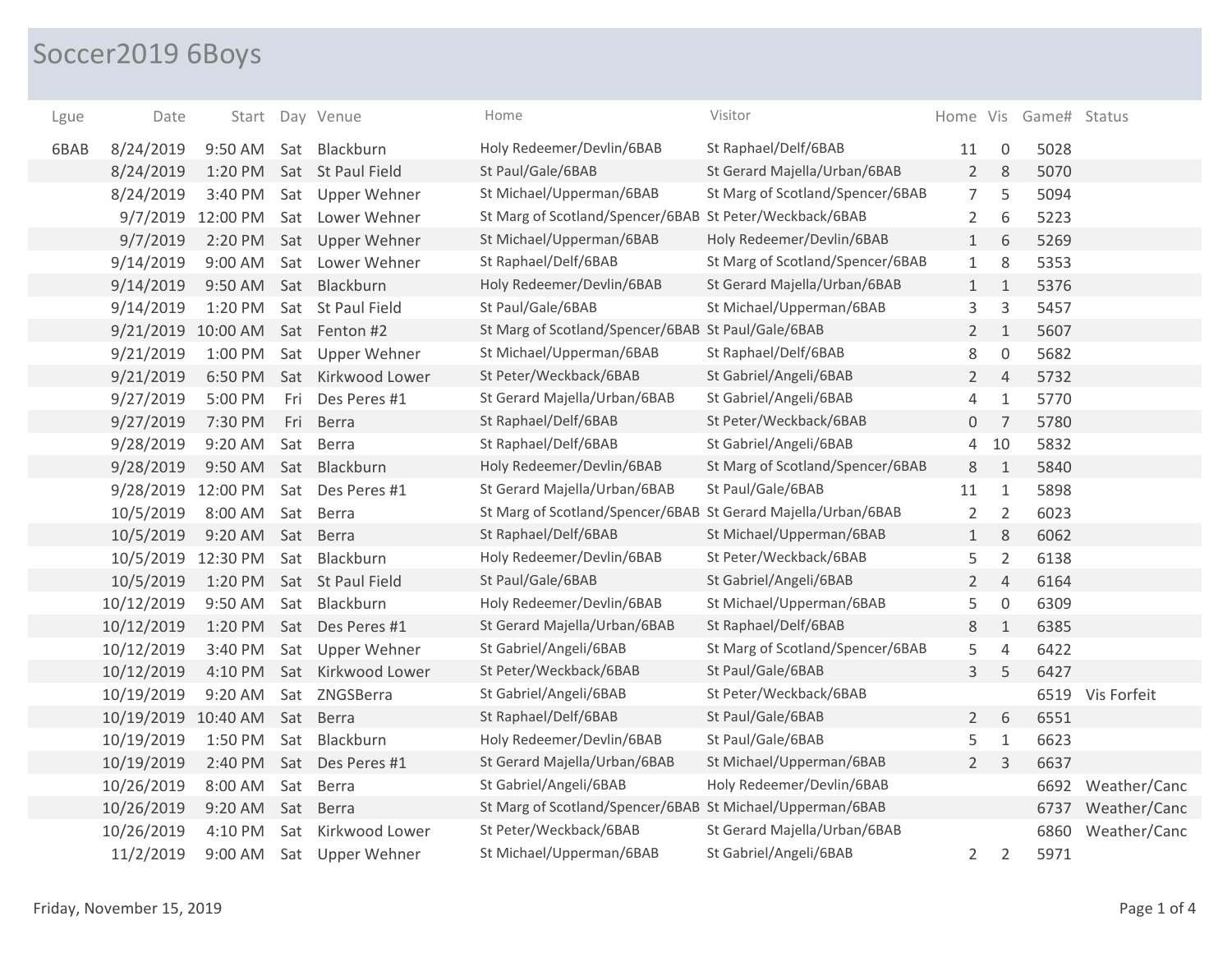| Lgue | Date                             |                   |     | Start Day Venue                                                     | Home                                                            | Visitor                          | Home Vis       |                | Game# Status |              |
|------|----------------------------------|-------------------|-----|---------------------------------------------------------------------|-----------------------------------------------------------------|----------------------------------|----------------|----------------|--------------|--------------|
| 6BAB |                                  |                   |     | 11/2/2019 10:30 AM Sat Kirkwood Lower                               | St Peter/Weckback/6BAB                                          | St Raphael/Delf/6BAB             | 4              | $\mathbf 0$    | 6972         |              |
|      | 11/2/2019 12:00 PM               |                   |     | Sat Berra                                                           | St Marg of Scotland/Spencer/6BAB Holy Redeemer/Devlin/6BAB      |                                  | $\overline{2}$ | $\mathbf{1}$   | 6998         |              |
|      | 11/2/2019                        | 1:20 PM           |     | Sat St Paul Field                                                   | St Paul/Gale/6BAB                                               | St Peter/Weckback/6BAB           | $\mathbf{1}$   | $\overline{4}$ | 7028         |              |
|      | 11/3/2019                        |                   |     |                                                                     | 6:00 PM Sun St Gerard Majella LargeSt Gerard Majella/Urban/6BAB | St Gabriel/Angeli/6BAB           | 4              | 3              | 7071         |              |
|      | 11/9/2019                        | 8:00 AM           |     | Sat Berra                                                           | St Gabriel/Angeli/6BAB                                          | St Raphael/Delf/6BAB             | 5              | $\mathbf{1}$   | 7094         |              |
|      | 11/9/2019                        | 1:20 PM           |     | Sat St Paul Field                                                   | St Paul/Gale/6BAB                                               | Holy Redeemer/Devlin/6BAB        | $\overline{2}$ | 6              | 7207         |              |
|      | 11/9/2019                        | 1:20 PM           |     | Sat Des Peres #1                                                    | St Gerard Majella/Urban/6BAB                                    | St Marg of Scotland/Spencer/6BAB | 6              | $\mathbf{1}$   | 7205         |              |
|      | 11/9/2019                        | 2:20 PM           |     | Sat Upper Wehner                                                    | St Michael/Upperman/6BAB                                        | St Peter/Weckback/6BAB           | $\overline{2}$ | $\overline{4}$ | 7223         |              |
| 6BC  | 8/24/2019                        | 9:00 AM           |     | Sat St John Paul II Upper                                           | St John Paul II/Hopfinger/6BC                                   | Holy Redeemer/Genovese/6BC       | 12             | 3              | 5018         |              |
|      | 8/24/2019                        | 2:20 PM           |     | Sat Upper Wehner                                                    | St Michael/Hiatt/6BC                                            | MQP/Moore/6BC                    | $\mathbf{1}$   | 8              | 5082         |              |
|      | 9/7/2019                         | 10:30 AM          |     | Sat Lower Wehner                                                    | St Marg of Scotland/Pohlman/6BC MQP/Moore/6BC                   |                                  | 3              | $\overline{4}$ | 5192         |              |
|      |                                  | 9/7/2019 11:10 AM | Sat | Blackburn                                                           | Holy Redeemer/Genovese/6BC                                      | St Michael/Hiatt/6BC             | 0              | $\mathbf{1}$   | 5204         |              |
|      | 9/7/2019                         | 3:00 PM           |     | Sat Odenwald #2                                                     | Our Lady of Lourdes/Wedbush/6B                                  | St Cecilia/Carrillo/6BC          | $\overline{2}$ | 2              | 5275         |              |
|      |                                  |                   |     | 9/8/2019 12:30 PM Sun St John Paul II Upper                         | St John Paul II/Hopfinger/6BC                                   | St Marg of Scotland/Pohlman/6BC  |                |                | 5297         | Weather/Canc |
|      | 9/14/2019 10:00 AM               |                   |     |                                                                     | Sat Heman #3 (Midland Av(Our Lady of Lourdes/Wedbush/6B         | St Michael/Hiatt/6BC             | $\mathbf{1}$   | $\overline{7}$ | 5377         |              |
|      | 9/14/2019                        | 2:20 PM           |     | Sat Upper Wehner                                                    | St John Paul II/Hopfinger/6BC                                   | St Cecilia/Carrillo/6BC          | 3              | $\overline{4}$ | 5481         |              |
|      | 9/14/2019                        | 3:10 PM           |     | Sat Blackburn                                                       | MQP/Moore/6BC                                                   | Sacred Heart VP/Curran/6BC       | 0              | 7              | 5435         |              |
|      | 9/21/2019                        |                   |     | 9:00 AM Sat St John Paul II Upper                                   | St John Paul II/Hopfinger/6BC                                   | Sacred Heart VP/Curran/6BC       | $\overline{2}$ | 6              | 5583         |              |
|      | 9/21/2019                        | 11:10 AM          |     | Sat Blackburn                                                       | MQP/Moore/6BC                                                   | St Marg of Scotland/Pohlman/6BC  | $\overline{2}$ | 3              | 5641         |              |
|      | 9/21/2019 12:00 PM               |                   |     | Sat Lower Wehner                                                    | St Cecilia/Carrillo/6BC                                         | St Michael/Hiatt/6BC             | 5              | 5              | 5661         |              |
|      | 9/21/2019 12:30 PM               |                   |     | Sat Blackburn                                                       | Holy Redeemer/Genovese/6BC                                      | Our Lady of Lourdes/Wedbush/6B   | 4              | 0              | 5669         |              |
|      | 9/28/2019                        | 9:30 AM           |     | Sat Buder #4                                                        | Sacred Heart VP/Curran/6BC                                      | St John Paul II/Hopfinger/6BC    | 8              | 4              | 5834         |              |
|      | 9/28/2019 12:00 PM               |                   |     | Sat Berra                                                           | St Marg of Scotland/Pohlman/6BC                                 | Our Lady of Lourdes/Wedbush/6B   | $\overline{7}$ | $\overline{4}$ | 5897         |              |
|      | 9/28/2019 12:30 PM               |                   |     | Sat St Gerard Majella LargeSt Cecilia/Carrillo/6BC                  |                                                                 | Holy Redeemer/Genovese/6BC       | $\mathbf{1}$   | 3              | 5913         |              |
|      | 9/28/2019                        | 1:00 PM           |     | Sat Upper Wehner                                                    | St Michael/Hiatt/6BC                                            | MQP/Moore/6BC                    | 4              | 3              | 5924         |              |
|      | 10/5/2019                        | 8:00 AM           |     | Sat Buder #4                                                        | Sacred Heart VP/Curran/6BC                                      | St Marg of Scotland/Pohlman/6BC  | 5              | 1              | 6025         |              |
|      | 10/5/2019                        | $9:00$ AM         |     | Sat St John Paul II Upper                                           | St John Paul II/Hopfinger/6BC                                   | MQP/Moore/6BC                    | 0              | 5              | 6047         |              |
|      | 10/5/2019 10:20 AM               |                   |     | Sat Upper Wehner                                                    | St Michael/Hiatt/6BC                                            | Holy Redeemer/Genovese/6BC       | $\overline{2}$ | 3              | 6092         |              |
|      |                                  |                   |     | 10/5/2019 11:30 AM Sat Heman #3 (Midland AveSt Cecilia/Carrillo/6BC |                                                                 | Our Lady of Lourdes/Wedbush/6B   | 3              | 3              | 6115         |              |
|      | 10/12/2019                       |                   |     | 9:30 AM Sat Buder #4                                                | Sacred Heart VP/Curran/6BC                                      | Our Lady of Lourdes/Wedbush/6B   | 8              | 3              | 6303         |              |
|      | 10/12/2019 11:00 AM Sat Buder #5 |                   |     |                                                                     | MQP/Moore/6BC                                                   | Holy Redeemer/Genovese/6BC       | $7^{\circ}$    | 1              | 6337         |              |
|      | 10/12/2019                       | 2:20 PM           |     | Sat Upper Wehner                                                    | St Cecilia/Carrillo/6BC                                         | St Marg of Scotland/Pohlman/6BC  | $\mathbf{2}$   | 4              | 6408         |              |
|      | 10/19/2019                       | 8:30 AM           |     |                                                                     | Sat Heman #3 (Midland Av(Our Lady of Lourdes/Wedbush/6B         | St John Paul II/Hopfinger/6BC    | $\mathbf{2}$   | $\overline{4}$ | 6493         |              |
|      | 10/19/2019                       | 1:30 PM           |     | Sat Berra                                                           | St Cecilia/Carrillo/6BC                                         | Sacred Heart VP/Curran/6BC       | 0              | 6              | 6614         |              |
|      | 10/19/2019                       |                   |     | 3:40 PM Sat Upper Wehner                                            | MQP/Moore/6BC                                                   | St Michael/Hiatt/6BC             | 6              | 0              | 6647         |              |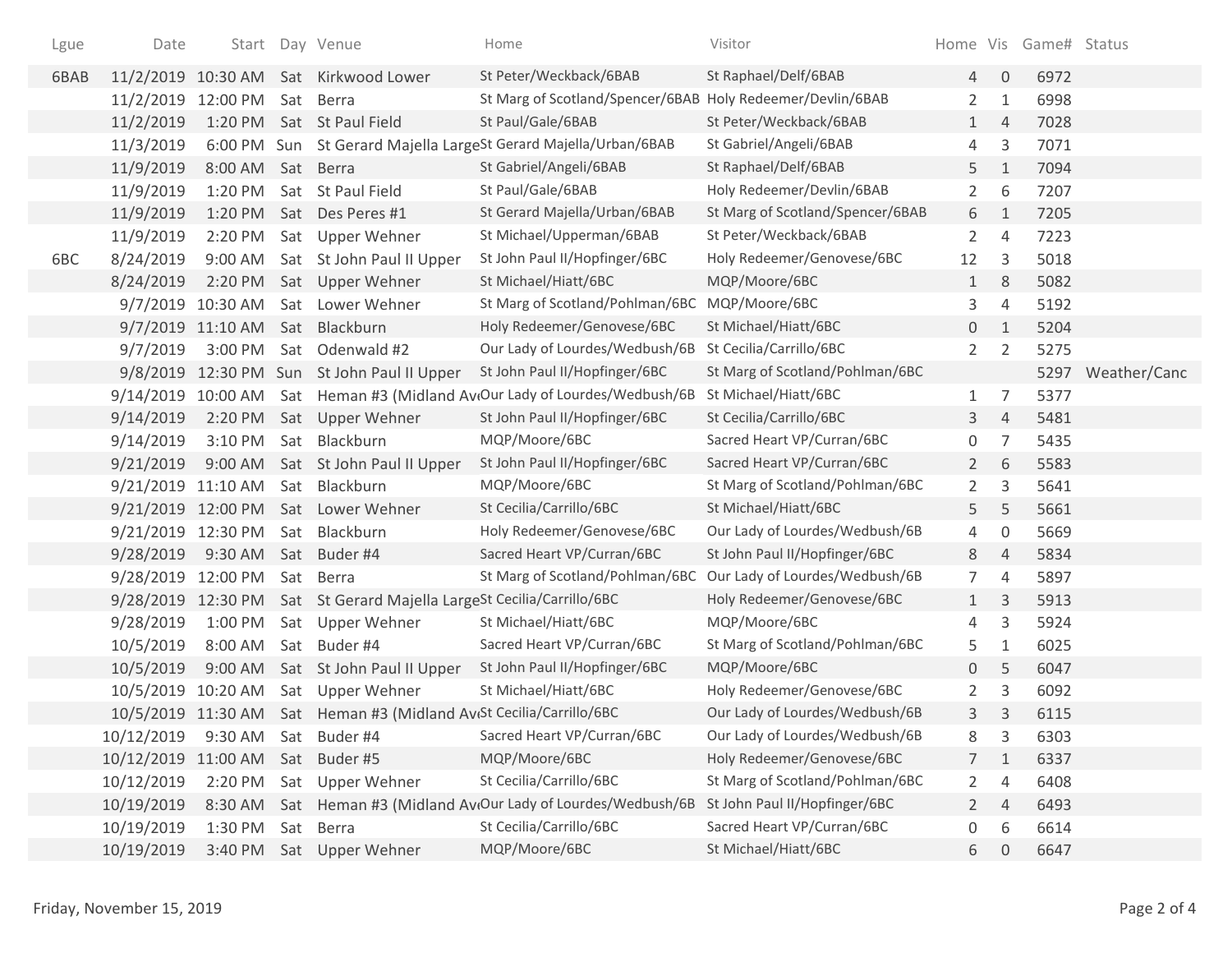| Lgue | Date                             |          |     | Start Day Venue                                              | Home                                                                    | Visitor                            |                |                     | Home Vis Game# Status |                   |
|------|----------------------------------|----------|-----|--------------------------------------------------------------|-------------------------------------------------------------------------|------------------------------------|----------------|---------------------|-----------------------|-------------------|
| 6BC  | 10/26/2019                       | 9:50 AM  |     | Sat Blackburn                                                | Holy Redeemer/Genovese/6BC                                              | St Marg of Scotland/Pohlman/6BC    |                |                     | 6746                  | Weather/Canc      |
|      |                                  |          |     | 10/26/2019 11:00 AM Sat St Gerard Majella LargeMQP/Moore/6BC |                                                                         | St Cecilia/Carrillo/6BC            |                |                     | 6775                  | Weather/Canc      |
|      | 10/26/2019                       |          |     | 1:00 PM Sat Upper Wehner                                     | St Michael/Hiatt/6BC                                                    | Sacred Heart VP/Curran/6BC         |                |                     | 6815                  | Weather/Canc      |
|      |                                  |          |     | 10/27/2019 12:30 PM Sun St John Paul II Upper                | St John Paul II/Hopfinger/6BC                                           | Our Lady of Lourdes/Wedbush/6B     |                |                     | 6872                  | Weather/Canc      |
|      | 11/2/2019                        |          |     |                                                              | 8:30 AM Sat Heman #3 (Midland Av(Our Lady of Lourdes/Wedbush/6B         | MQP/Moore/6BC                      | 0              | 4                   | 6915                  |                   |
|      | 11/2/2019                        |          |     | 9:30 AM Sat Buder #4                                         | Sacred Heart VP/Curran/6BC                                              | Holy Redeemer/Genovese/6BC         | 8              | $\mathbf 0$         | 6943                  |                   |
|      | 11/2/2019 10:40 AM               |          |     | Sat Berra                                                    | St Marg of Scotland/Pohlman/6BC                                         | St Cecilia/Carrillo/6BC            | 3              | $\boldsymbol{0}$    | 6973                  |                   |
|      | 11/2/2019 12:30 PM Sat Blackburn |          |     |                                                              | Holy Redeemer/Genovese/6BC                                              | Sacred Heart VP/Curran/6BC         | $\overline{2}$ | 6                   | 7010                  |                   |
|      | 11/2/2019                        | 1:30 PM  |     | Sat Berra                                                    | St Marg of Scotland/Pohlman/6BC                                         | St John Paul II/Hopfinger/6BC      | 3              | $\overline{2}$      | 7029                  |                   |
|      | 11/2/2019                        |          |     | 2:20 PM Sat Upper Wehner                                     | St Michael/Hiatt/6BC                                                    | St Cecilia/Carrillo/6BC            | 6              | 4                   | 7048                  |                   |
|      | 11/9/2019                        |          |     |                                                              | 8:30 AM Sat Heman #3 (Midland Av Our Lady of Lourdes/Wedbush/6B         | Holy Redeemer/Genovese/6BC         | $\overline{2}$ | 6                   | 7111                  |                   |
|      | 11/9/2019                        | 9:20 AM  | Sat | Berra                                                        | St Marg of Scotland/Pohlman/6BC                                         | St Michael/Hiatt/6BC               | 4              | 5                   | 7132                  |                   |
|      | 11/9/2019                        | 12:30 PM |     | Sat Buder #4                                                 | Sacred Heart VP/Curran/6BC                                              | St John Paul II/Hopfinger/6BC      |                |                     | 7190                  |                   |
| 6BD  | 8/24/2019                        | 1:00 PM  |     | Sat Chaminade                                                | Our Lady of the Pillar/Skornia/6BD                                      | St Joan of Arc/Taylor/6BD          | 3              | 0                   | 5064                  |                   |
|      | 8/24/2019                        |          |     | 1:20 PM Sat Des Peres #1                                     | St Gerard Majella/Massimino/6BD St Roch&LF/Johnson/6BD                  |                                    | 0              | 4                   | 5069                  |                   |
|      | 9/6/2019                         | 5:30 PM  |     | Fri AB Green                                                 | St Roch&LF/Johnson/6BD                                                  | St Gerard Majella/Massimino/6BD    | 4              | $\mathbf{1}$        | 5118                  |                   |
|      | 9/7/2019                         | 9:30 AM  |     | Sat AB Green                                                 | St Roch&LF/Johnson/6BD                                                  | St Peter/Caruso/6BD                | $\overline{7}$ | $\mathsf{O}\xspace$ | 5165                  |                   |
|      | 9/7/2019                         | 3:40 PM  |     | Sat Upper Wehner                                             | Our Lady of the Pillar/Skornia/6BD St Peter/Caruso/6BD                  |                                    | 4              | $\mathbf{1}$        | 5283                  |                   |
|      | 9/14/2019                        | 9:30 AM  |     | Sat AB Green                                                 | St Joan of Arc/Taylor/6BD                                               | St Roch&LF/Johnson/6BD             | $\mathbf{1}$   | 4                   | 5370                  |                   |
|      | 9/14/2019                        | 1:00 PM  |     | Sat Chaminade                                                | Our Lady of the Pillar/Skornia/6BD Ste Genevieve/Janisch/6BD            |                                    | 1              | 3                   | 5449                  |                   |
|      | 9/20/2019                        | 6:20 PM  | Fri | Kirkwood Lower                                               | St Peter/Caruso/6BD                                                     | St Roch&LF/Johnson/6BD             | 0              | 5                   | 5549                  |                   |
|      | 9/21/2019                        | 1:30 PM  |     | Sat Kirkwood Lower                                           | St Joan of Arc/Taylor/6BD                                               | St Peter/Caruso/6BD                | 1              | 1                   | 5690                  |                   |
|      | 9/21/2019                        |          |     | 2:30 PM Sat Chaminade                                        | Ste Genevieve/Janisch/6BD                                               | Our Lady of the Pillar/Skornia/6BD | 6              | $\overline{2}$      | 5711                  |                   |
|      | 9/22/2019 12:00 PM Sun           |          |     | Des Peres #1                                                 | St Gerard Majella/Massimino/6BD                                         | St Joan of Arc/Taylor/6BD          | 0              | 6                   | 5736                  |                   |
|      |                                  |          |     | 9/28/2019 10:30 AM Sat Lower Wehner                          | Ste Genevieve/Janisch/6BD                                               | St Joan of Arc/Taylor/6BD          | 3              | $\mathbf 0$         | 5867                  |                   |
|      | 9/28/2019 11:00 AM               |          |     |                                                              | Sat St Gerard Majella LargeOur Lady of the Pillar/Skornia/6BD           | St Gerard Majella/Massimino/6BD    | 1              | 7                   | 5879                  |                   |
|      | 10/5/2019                        |          |     | 9:30 AM Sat AB Green                                         | St Roch&LF/Johnson/6BD                                                  | Our Lady of the Pillar/Skornia/6BD | 5              | 1                   | 6064                  |                   |
|      |                                  |          |     |                                                              | 10/5/2019 11:00 AM Sat St Gerard Majella LargeSte Genevieve/Janisch/6BD | St Gerard Majella/Massimino/6BD    | $\mathbf{1}$   | 1                   | 6106                  |                   |
|      | 10/5/2019                        |          |     | 5:30 PM Sat Kirkwood Lower                                   | St Peter/Caruso/6BD                                                     | St Joan of Arc/Taylor/6BD          | $\overline{2}$ | 1                   | 6212                  |                   |
|      | 10/12/2019                       |          |     | 8:00 AM Sat AB Green                                         | Our Lady of the Pillar/Skornia/6BD St Roch&LF/Johnson/6BD               |                                    | 0              | 10                  | 6257                  |                   |
|      | 10/12/2019                       | 2:00 PM  |     | Sat Ste Genevieve Large                                      | St Joan of Arc/Taylor/6BD                                               | Ste Genevieve/Janisch/6BD          | 0              | 6                   | 6404                  |                   |
|      |                                  |          |     | 10/19/2019 12:30 PM Sat Ste Genevieve Large                  | Ste Genevieve/Janisch/6BD                                               | St Peter/Caruso/6BD                | 6              | 1                   | 6596                  |                   |
|      | 10/19/2019                       | 4:00 PM  |     | Sat Des Peres #1                                             | St Gerard Majella/Massimino/6BD                                         | Our Lady of the Pillar/Skornia/6BD | 0              | 3                   | 6648                  |                   |
|      | 10/21/2019                       |          |     |                                                              |                                                                         | St Peter/Caruso/6BD                | $\overline{0}$ | 6                   | 6263                  |                   |
|      | 10/26/2019                       | 8:00 AM  |     | Sat AB Green                                                 | St Roch&LF/Johnson/6BD                                                  | Ste Genevieve/Janisch/6BD          |                |                     |                       | 6691 Weather/Canc |